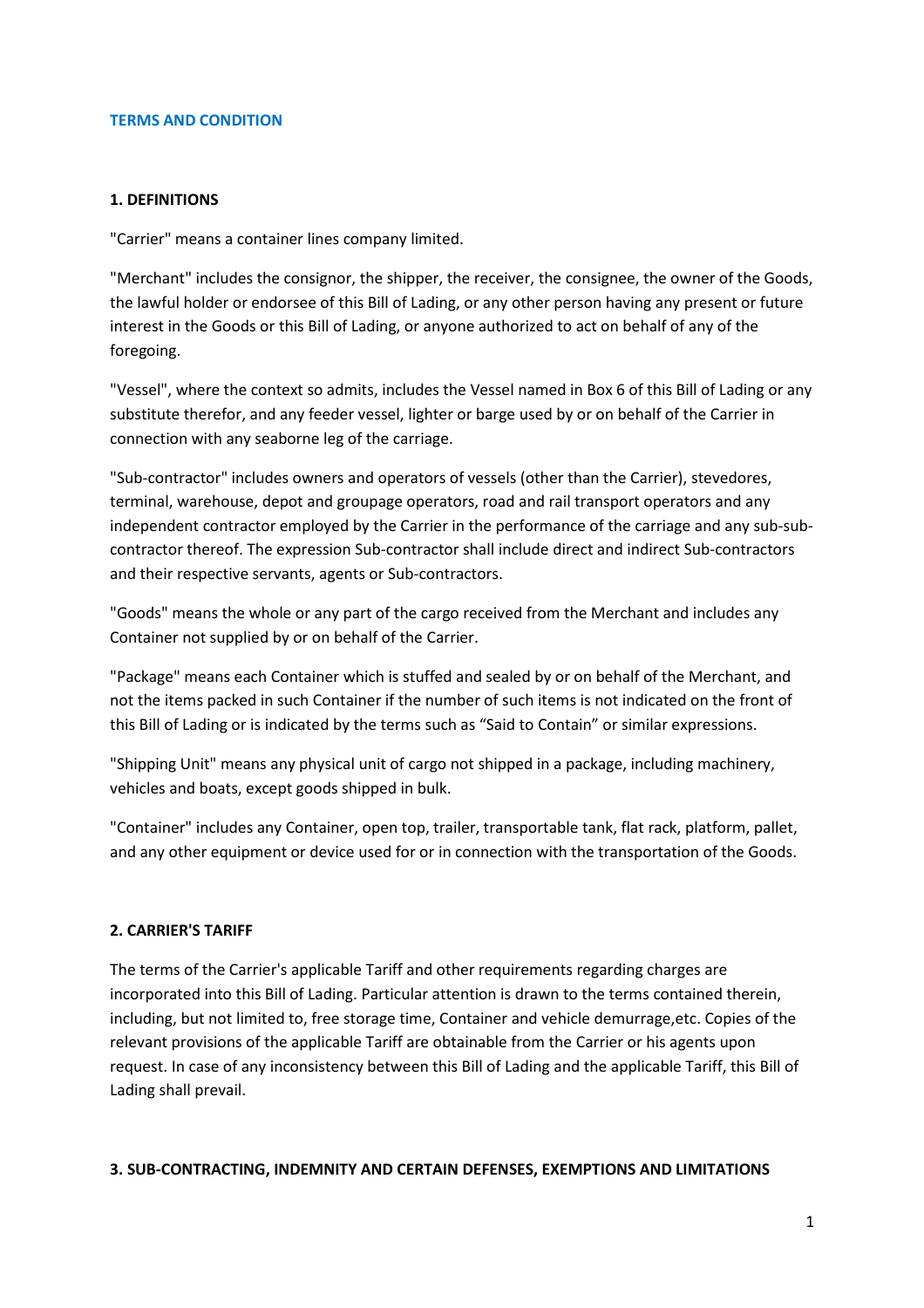(1) The Carrier shall have the right at any time and on any terms whatsoever to sub-contract the whole or any part of the carriage with any Sub-contractor and/or to substitute any other vessel or means of transport for the Vessel.

(2) The Merchant undertakes that no claim or legal action whatsoever shall be made or brought against any person by whom the carriage is performed or undertaken (including, but not limited to, the Carrier's servants, agents or Sub-contractors), other than the Carrier, which imposes or attempts to impose upon any such person, or any vessel owned or operated by such person, any liability whatsoever in connection with the Goods or the carriage thereof whether or not arising out of negligence on the part of such person. Should any such claim or legal action nevertheless be made or brought, the Merchant undertakes to indemnify the Carrier against all consequences thereof including legal expenses on a full indemnity basis. Without prejudice to the foregoing, every such person or vessel, including, but not limited to, the Carrier's servants, agents, or Sub-contractors as defined in Clause 1 above, shall have the benefit of every exemption, defense and limitation herein contained applicable to the Carrier, in contract or in tort, as if such provision were expressly contracted for its benefit, and, in entering into this contract, the Carrier, to the extent of such exemptions, defenses and limitations, does so not only on its behalf, but also as an agent and trustee for such person or vessel.

### **4. CARRIER'S RESPONSIBILITY**

(1) **Port to Port Shipment** If boxes 6, 7 and 8 but not boxes 4,5and 9 are filled in on the front of this Bill of Lading, this Bill of Lading is a Port-to-Port contract. The Carrier shall be responsible for the Goods as Carrier from the time when the Goods are received by the Carrier at the Port of Loading until the time of delivery thereof at the port of discharge to the Merchant or to the Authority as required by local laws or regulations, whichever occurs earlier.

(2**) Combined Transport** If Box 4, Box 5 and/or Box 9 are filled in on the front of this Bill of Lading and the place(s) or port(s) indicated therein is/are place(s) or port(s) other than that indicated in Box 7 and Box 8 and Freight is paid for combined transport, this Bill of Lading is a combined transport contract. The Carrier undertakes to arrange or procure the pre-carriage and/or on-carriage segments of the combined transport. All claims arising from the combined transport carriage must be filed with the Carrier within 9 months after the delivery of the Goods or the date when the Goods should have been delivered, failing which the Carrier shall be discharged from all liabilities whatsoever in respect of the Goods. If any payment is made by the Carrier to the Merchant in respect of any claim arising from the combined transport carriage, the Carrier shall be automatically subrogated to or given all rights of the Merchant against all others including pre-carrier or on-carrier or Sub-contractor on account of such loss or damage. Nothing herein contained shall be deemed a waiver of any rights that the Carrier may have against a pre-carrier or on-carrier or Sub-contractor for indemnity or otherwise.

#### **5. NOTICE OF CLAIM AND TIME BAR**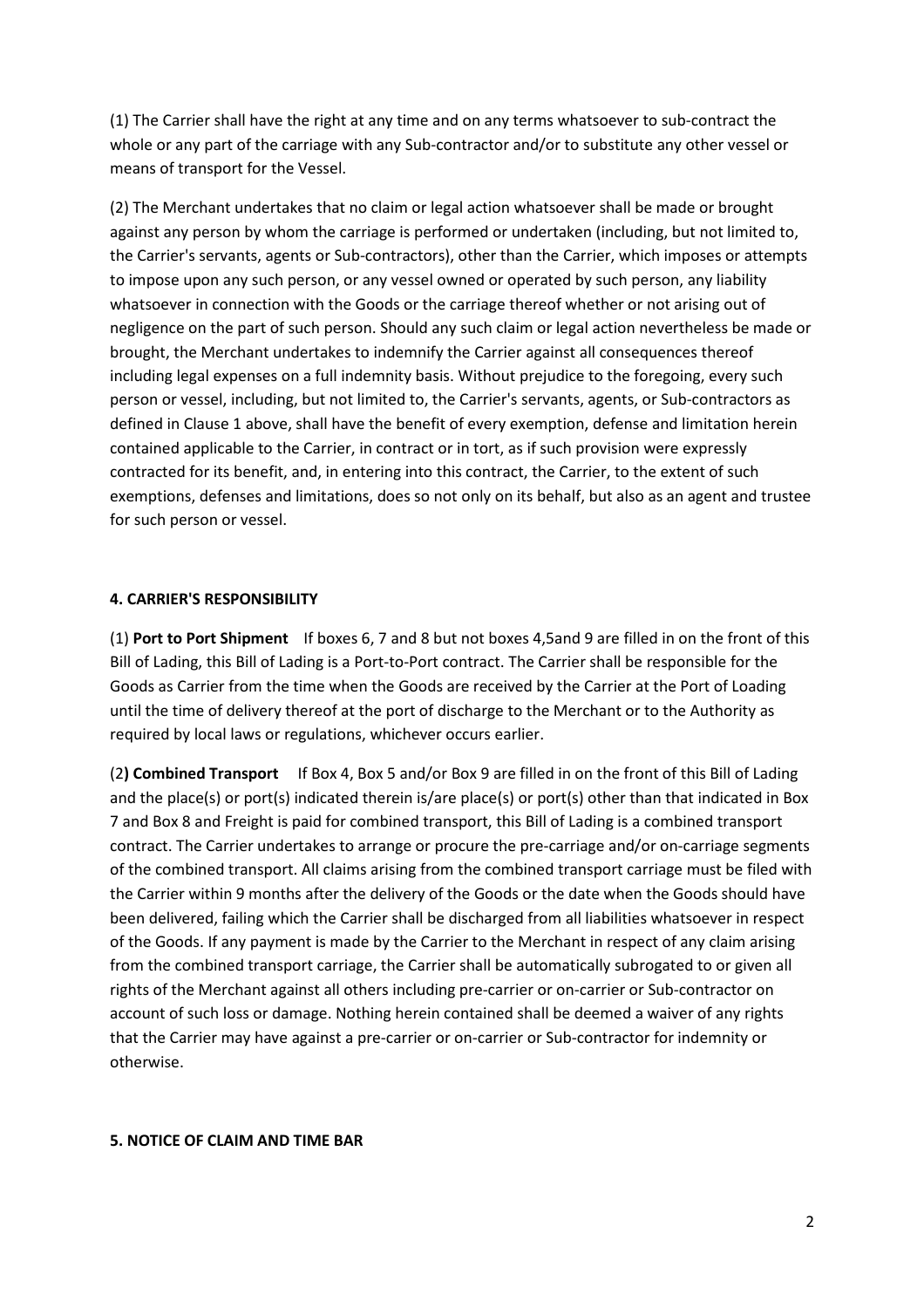(1) Unless notice of loss or damage is given in writing to the Carrier's agent at the Port of Discharge or Place of Delivery before or on the date of delivery of the Goods, or if loss or damage is not apparent, within 15 consecutive days thereafter, such delivery shall be prima facie evidence of the delivery of the Goods by the Carrier and/or on-carrier in the order and condition described in this Bill of Lading.

(2) The Carrier, its servants, agents and Sub-contractors shall be discharged from all liabilities whatsoever unless suit is brought within one year after the delivery of the Goods or the date when the Goods should have been delivered.

# **6. LOSS OR DAMAGE**

 (1) The terms of this Bill of Lading shall at all times govern all responsibilities of the Carrier in connection with or arising out of the carriage of the Goods not only during the carriage, but also during the period prior to and/or subsequent to the carriage. The exemptions from liability, defenses and limitation of liability provided for herein or otherwise shall apply in any action against the Carrier for loss or damage or delay, howsoever occurring and whether the action be founded in contract or in tort and even if the loss, damage or delay arose as a result of unseaworthiness, negligence or fundamental breach of contract. Save as is otherwise provided herein, the Carrier shall in no circumstances whatsoever and howsoever arising be liable for direct or indirect or consequential loss or damage or loss of profits.

(2) The Carrier does not undertake that the Goods will be transported from or loaded at the place of receipt or loading or will arrive at the place of discharge, destination or transshipment aboard any particular vessel or other conveyance at any particular date or time or to meet any particular market or in time for any particular use. Scheduled or advertised departure and arrival times are only expected times and may be advanced or delayed if the Carrier shall find it necessary, prudent or convenient. The Carrier shall in no circumstances whatsoever and howsoever arising be liable for direct, indirect or consequential loss or damage caused by delay.

 (3) If the stage of the combined transport during which loss or damage occurred can be determined, the liability of the Carrier shall be governed by the national law(s) and/or international convention(s) applicable thereto. If the stage of the combined transport during which loss or damage occurred cannot be determined, the Merchant and the Carrier agree that it shall be deemed that the loss or damage occurred aboard the Carrier's Vessel. In either case, clauses 5(2) and 7 shall apply.

## **7. LIMITATION OF LIABILITY**

(1) Except as provided for in Clause 7(2), this Bill of Lading shall be subject to the provisions of the Maritime Code of the People's Republic of China as provided for in Clause 26(1). Neither the Carrier, its servants, agents, Sub-contractors nor the Vessel shall in any event be liable for any loss or damage to the Goods in any amount exceeding the limits per package or unit prescribed by that Code, unless the nature and value of the Goods have been declared by the Merchant before shipment and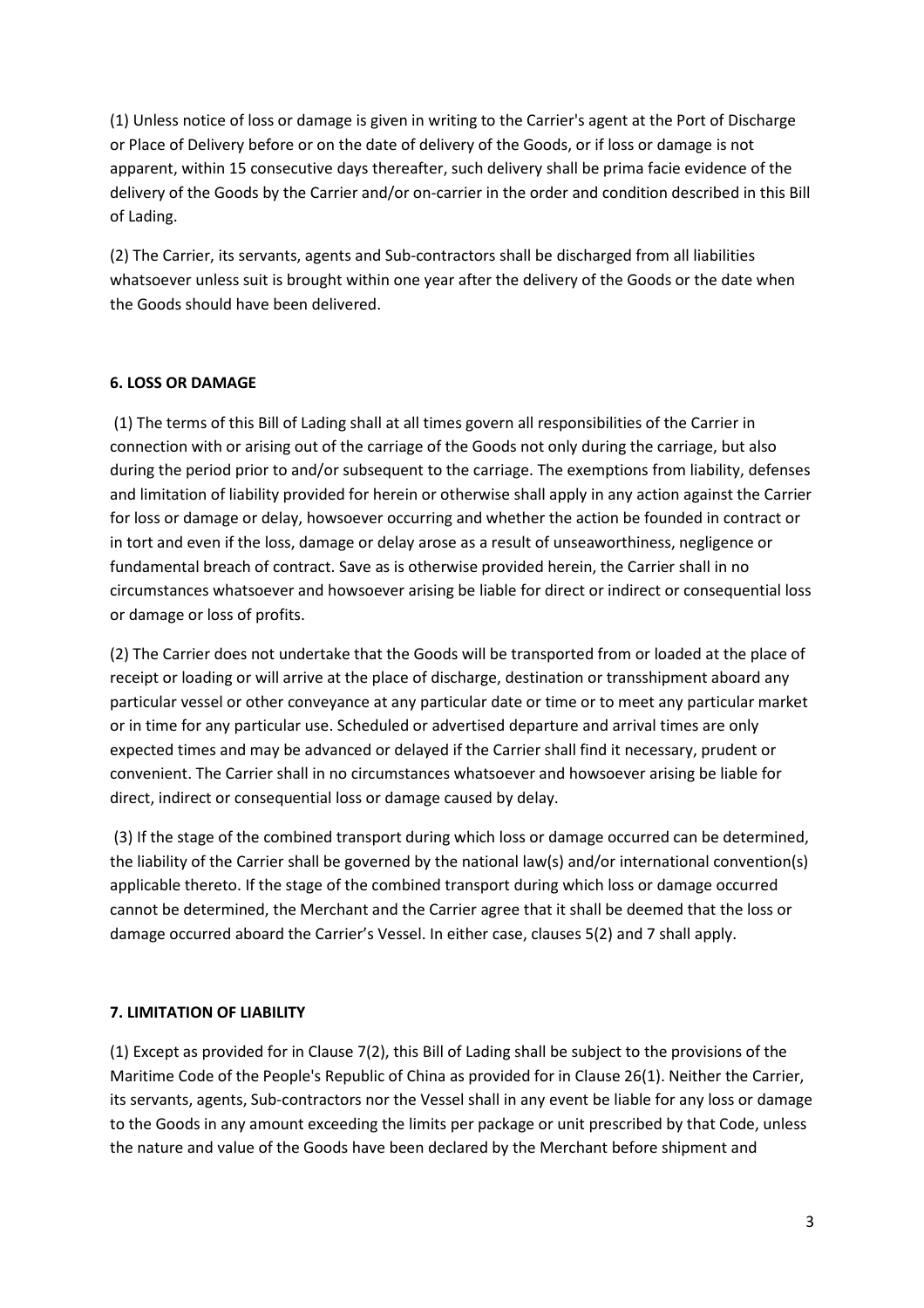inserted in this Bill of Lading (Box 10) and the Merchant has paid additional Freight on such declared value.

(2) Where carriage includes carriage to or from or through a port or place in the United States of America, this Bill of Lading shall be subject to the provisions of the United States Carriage of Goods by Sea Act, 1936 (US COGSA) and any amendments thereto, as provided for in Clause 26(2) hereof. In such event, neither the Carriers nor its servants, agents, Sub-contractors and/or the Vessel shall in any event be liable for any loss of or damage to the Goods in an amount exceeding the limits per package or unit prescribed by US COGSA, unless the nature and value of the Goods have been declared by the Merchant before shipment and inserted in this Bill of Lading (Box 10) and the Merchant has paid additional Freight on such declared value.

(3) If a legal regime other than the Maritime Code of the People's Republic of China or US COGSA is compulsorily applied to this Bill of Lading, the liability of the Carrier, if any, shall not exceed the limits per Package or Shipping Unit prescribed therein, unless the nature and value of the Goods have been decla red by the Merchant and inserted in this Bill of Lading (Box 10) and the Merchant has paid additional Freight on such declared value.

(4) For the purpose of this Clause 7, the declared value shall be the basis for calculating the Carrier's liability, if any, provided that such declared value shall not be conclusive on the Carrier, and further provided that such declared value does not exceed the true value of the Goods at destination. Any partial loss or damage shall be adjusted pro-rata on the basis of such declared value.

## **8. FIRE**

The Carrier shall not be liable for any loss of or damage to the Goods occurring at any time, including that before loading or after discharge by reason of any fire whatsoever, unless such fire is caused by the actual fault of the Carrier.

## **9. CARRIER'S CONTAINERS**

(1) Goods received in break bulk will be stuffed by the Carrier in Containers and the Carrier shall have the right to carry any Containers, whether or not stuffed by the Carrier, on deck or below deck. All such Goods shall participate in General Average.

(2) If Carrier's Containers and equipment are used by the Merchant for pre-carriage or on-carriage or unpacked at the Merchant's premises, the Merchant is responsible for returning the empty Containers, with interiors brushed, clean and free of smell to the point or place designated by the Carrier, its servants or agents, within the time prescribed in the Tariff and/or required by the Carrier. Should a Container not be returned within the aforesaid time, the Merchant shall be liable for any detention, demurrage, loss or expenses which may arise from such non-return.

(3) The Merchant shall be liable for any loss of or damage to Carrier's Containers and other equipment while in the custody of the Merchant or anyone acting on the Merchant's behalf. The Merchant shall also be liable during such period for any loss of or damage to the property of others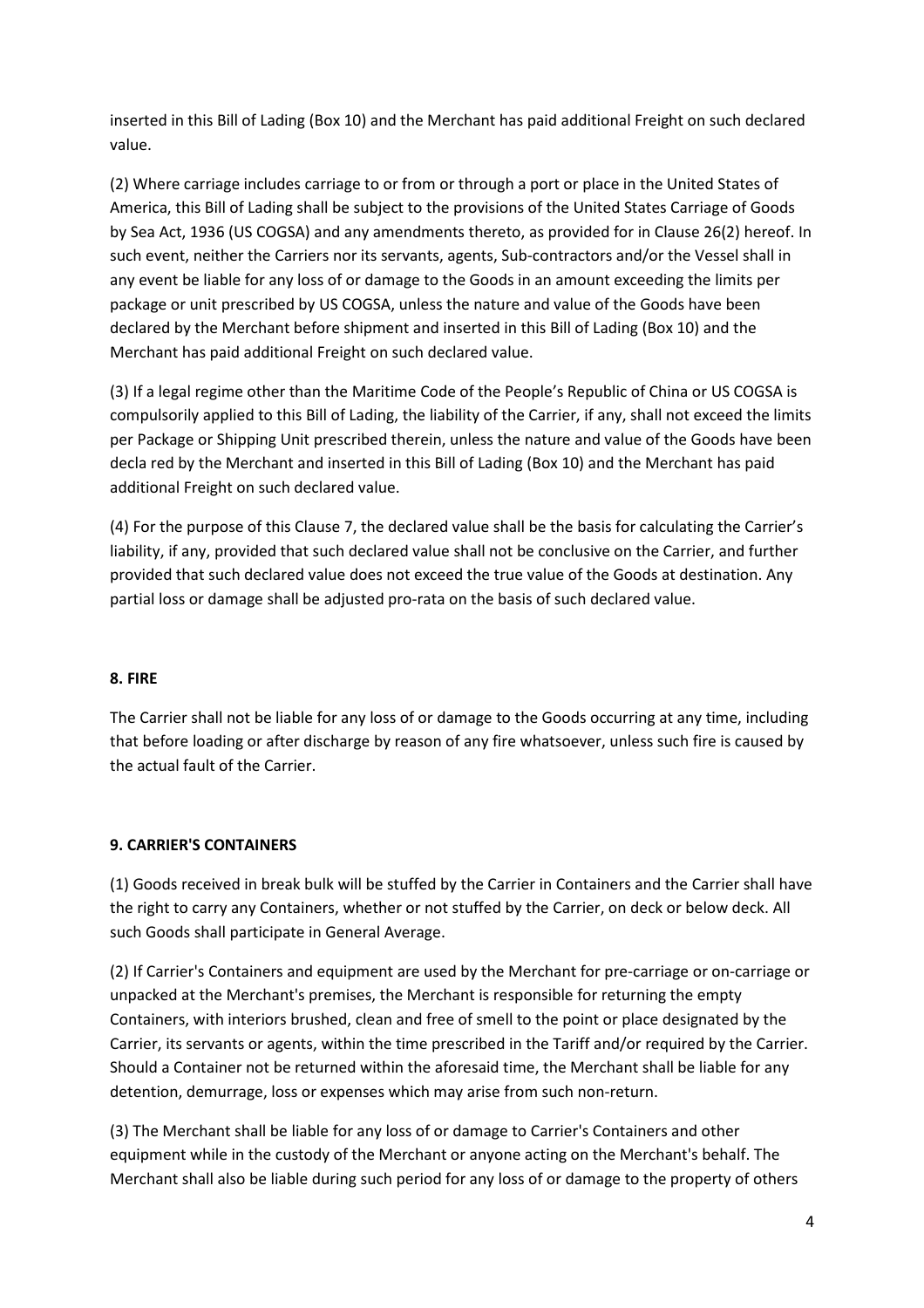or for any injuries or death and the Merchant shall indemnify and hold the Carrier harmless against all damages, including legal expenses, incurred from any and all such claims arising during such periods.

## **10. MERCHANT-STUFFED CONTAINER**

(1) If a Container has not been stuffed by or on behalf of the Carrier, the Carrier shall not be liable for loss of or damage to the Goods and the Merchant shall indemnify the Carrier against any loss, damage, liability or expense incurred by the Carrier if such loss, damage, liability or expense has been caused by: (a) the manner in which the Container has been filled, packed, loaded or stuffed, or (b) the unsuitability of the Goods for carriage in the Container, or (c) the unsuitability or defective condition of the Container, provided that, if the Container had been supplied by or on behalf of the Carrier, this unsuitability or defective condition could have been apparent upon inspection by the Merchant at or prior to the time when the Container was filled, packed, loaded or stuffed.

(2) If a Merchant-stuffed Container is delivered by the Carrier with its seal intact, such delivery shall constitute full and complete performance of the Carrier's obligations hereunder and the Carrier shall not be liable for any loss or shortage of the Goods ascertained at delivery.

(3) The Merchant shall inspect Containers before stuffing them and the use of a Container shall be prima facie evidence of its being suitable and without defect.

## **11. MERCHANT'S DESCRIPTION**

(1) The Merchant's description of the Goods stuffed in a sealed Container by the Merchant, or on his behalf, shall not be binding on the Carrier, and the description declared by the Merchant on the front of this Bill of Lading is information provided by the Merchant solely for its own use including but not limited to the use of its freight forwarder. It is understood by the Merchant that the Carrier has not verified the contents, weight or measurement of a sealed container, and the Carrier makes no representation as to the contents of a sealed Container, van, crate or box hereunder, nor its weight or measurement, nor the value, quantity, quality, description, condition, marks or number of the contents thereof. The Carrier shall be under no responsibility whatsoever in respect of such description or particulars.

(2) If any particulars of any letter of credit and/or import license and/or sales contract and/or invoice or order number and/or details of any contract to which the Carrier is not a party are shown on the front of this Bill of Lading, such particulars are included solely at the request of the Merchant for its convenience. The Merchant agrees that the inclusion of such particulars shall not be regarded as a declaration of value and shall in no way affect the Carrier's liability under this Bill of Lading. The Merchant acknowledges that, except as provided for in Clause 7 hereof, the value of the Goods is unknown to the Carrier.

#### **12. MERCHANT'S RESPONSIBILITY**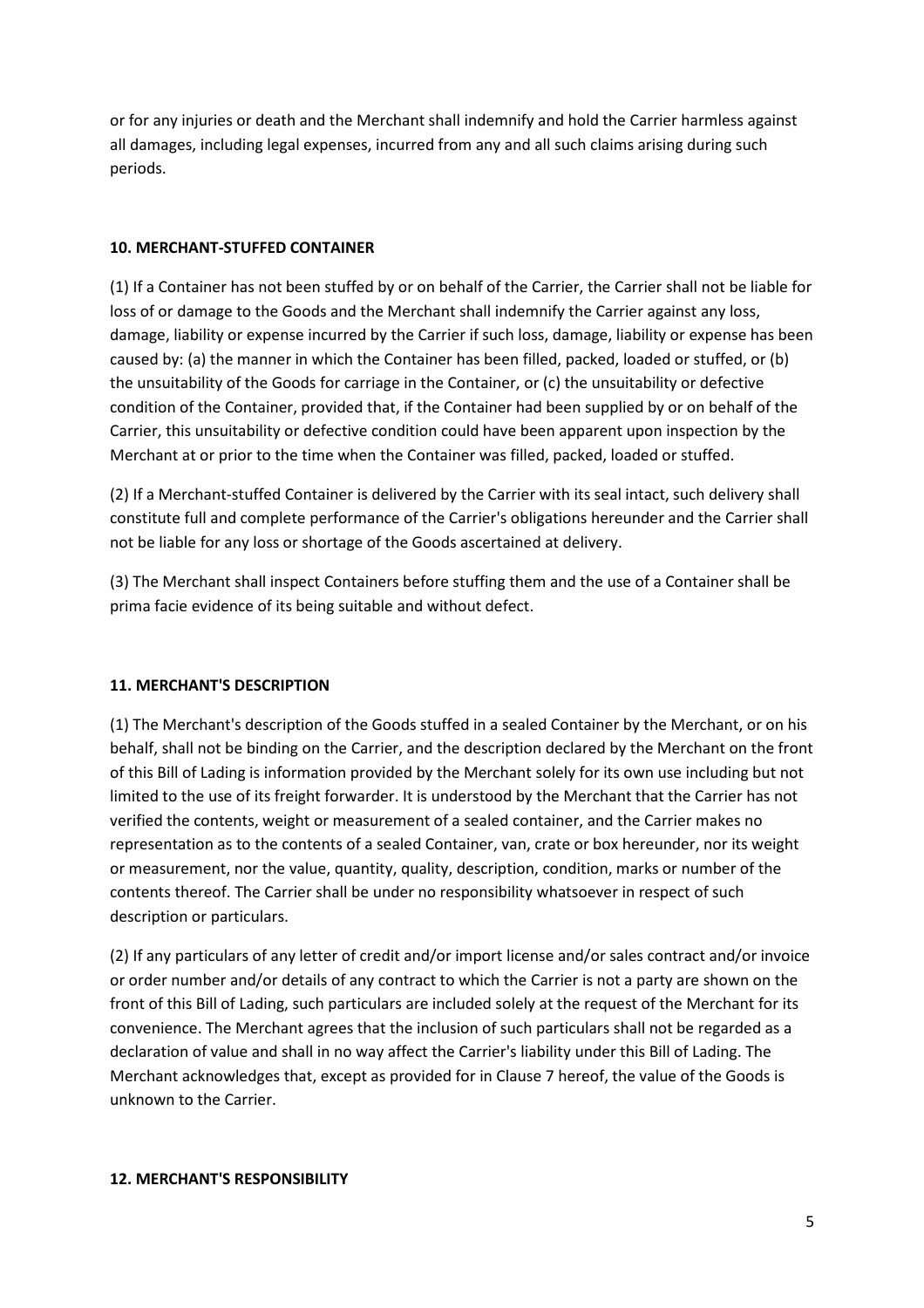(1) The parties defined as "Merchant" in clause 1 hereof shall, where applicable, be jointly and severally liable to the Carrier for the due fulfillment of all obligations undertaken by any of them under this Bill of Lading.

(2) The Merchant warrants to the Carrier that the particulars relating to the Goods as set forth on the front of this Bill of Lading have been checked by the Merchant on receipt of this Bill of Lading and that such particulars, and any particulars furnished by or on behalf of the Merchant, are adequate and correct. The Merchant also warrants that the Goods are lawful Goods and are not contraband.

(3) The Merchant shall indemnify the Carrier against all liabilities, costs, losses, damages, fines, penalties, expenses or other sanctions of a monetary nature arising or resulting from any breach of the warranties in Clause 12(2) hereof or from any other cause in connection with the Goods for which the Carrier is not responsible.

(4) The Merchant shall comply with all regulations or requirements of customs, port and other Authorities, and shall bear and pay all duties, taxes, fines, imposts, expenses or losses (including the full return Freight for the Goods if returned, or if on-carried, the full Freight from the Port of Discharge or the Place of Delivery nominated herein to the amended Port of Discharge or the amended Place of Delivery) incurred and/or sustained by reason of any failure to so comply, or by reason of any illegal, incorrect or insufficient marking, numbering, or addressing of the Goods, and shall indemnify the Carrier in respect thereof.

# **13. FREIGHT AND CHARGES**

(1) All Freight shall be deemed fully, finally and unconditionally earned on receipt of the Goods by the Carrier and shall be paid and non-returnable in any event whatsoever.

(2) All Freight and charges shall be paid without any set-off, counter-claim, deduction, or stay of execution before delivery of the Goods.

(3) The Merchant's attention is drawn to the stipulations concerning currency in which the Freight is to be paid, rate of exchange, devaluation and other contingencies concerning the Freight in the applicable Tariff or as agreed otherwise.

(4) If the Merchant's description of the Goods in this Bill of Lading or in any document or certificate furnished to the Carrier by or on behalf of the Merchant shall prove to have been inaccurate, incorrect or misleading in any respect, the Merchant shall pay for the actual damage suffered by the Carrier.

 (5) Payment of Freight and charges to any freight forwarder or broker, or anyone other than the Carrier or its authorized agent, shall not be considered payment to the Carrier and shall be made at the Merchant's sole risk.

(6) The parties defined as Merchants in clause 1 hereof shall, where applicable, be jointly and severally liable to the Carrier for payment of all Freight, demurrage, General Average and charges, including, but not limited to, court costs, expenses and reasonable attorney's fees incurred in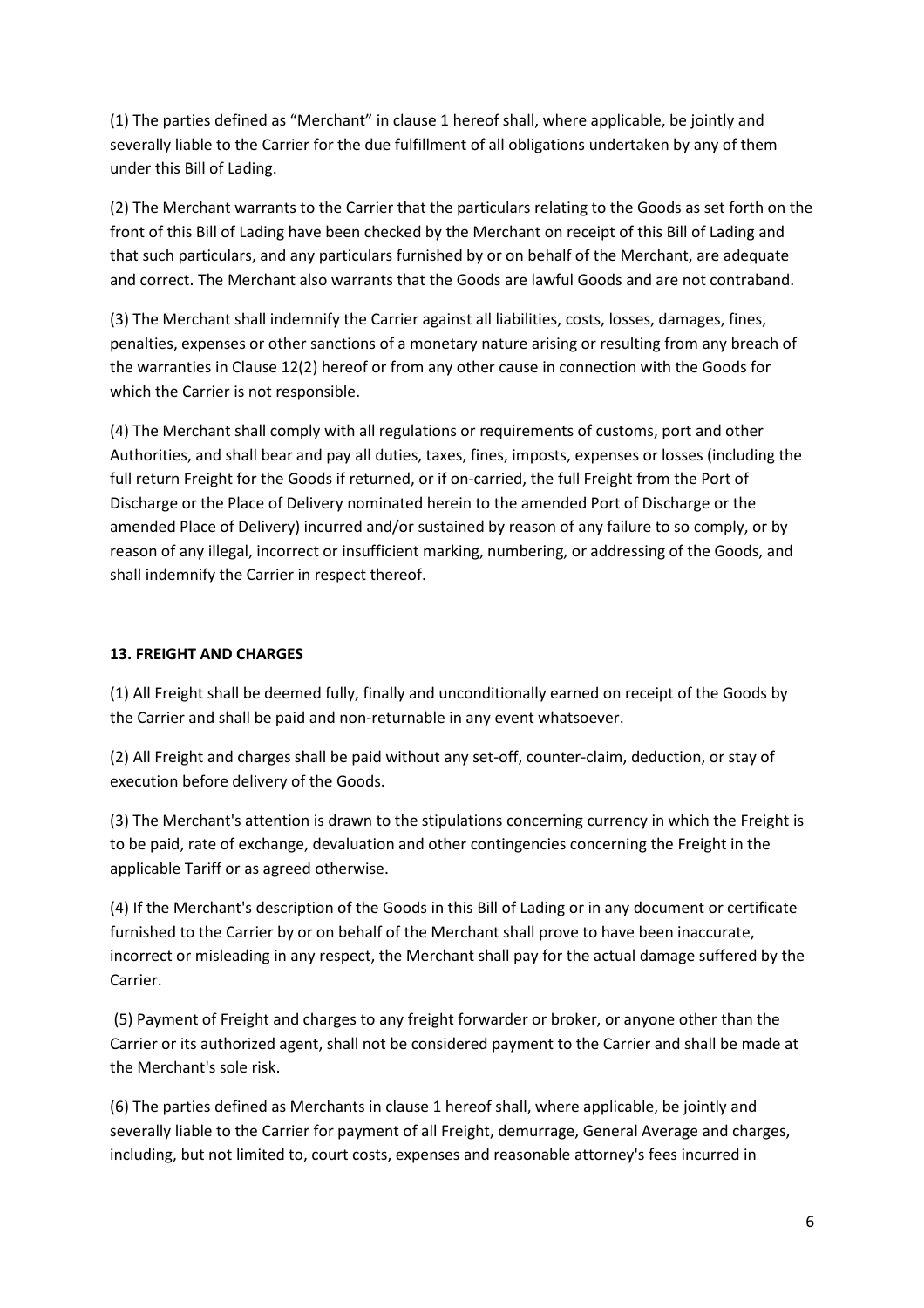collecting sums due the Carrier, failing which shall be considered a default by the Merchant in the payment of Freight and charges.

### **14. INSPECTION OF THE GOODS**

The Carrier and/or any person to whom the Carrier has sub-contracted the carriage or any person authorized by the Carrier shall be entitled, but under no obligation, to open any Container or Package at any time and to inspect the Goods. If by order of the Authorities at any place, a container must be opened for inspection, the Carrier shall not be liable for any loss or damage incurred as a result of any opening, unpacking, inspection or repacking. The Carrier shall be entitled to recover the cost of such opening, unpacking, inspection, and repacking from the Merchant.

### **15. CARRIAGE AFFECTED BY CONDITION OF THE GOODS**

If it appears at anytime that the Goods cannot safely or properly be carried or carried further, either at all or without incurring any additional expense or taking any measure(s) in relation to the Goods or the Container, the Carrier may without notice to the Merchant (but as its agent only) take any measure(s) and/or incur any additional expense to carry or to continue the carriage thereof, and/or dispose of the Goods, and/or abandon the carriage and/or store them ashore or afloat, under cover or in the open, at any place, whichever the Carrier in his absolute discretion considers most appropriate, which abandonment, storage or disposal thereof shall be deemed to constitute due delivery under this Bill of Lading. The Merchant shall indemnify the Carrier against any additional expense so incurred.

#### **16. LIENS**

The Carrier shall have a lien on the Goods and any documents relating thereto for Freight, dead Freight, demurrage, detention, and for any expenses incurred by the Carrier for recoopering, repacking, remarking, fumigation or required disposal of faulty Goods, for General Average contributions to whomsoever due, for fines, dues, tolls, land Freight, or commissions paid or advanced by the Carrier on behalf of the Goods, for any sums including salvage payable to the Carrier under this Bill of Lading and for legal expenses incurred because of any attachment or other legal proceedings brought against the Goods by governmental Authorities or any person claiming an interest in the Goods. The Carrier's lien shall survive discharge or delivery of the Goods and the Carrier shall have the right to enforce such lien by public auction or private sale in its discretion. Shoud the proceeds of sale fail to cover the amount due, including expenses incurred, the Carrier shall be entitled to recover the balance from the Merchant. Should such proceeds exceed the amount due, the balance shall be returned to the Merchant.

#### **17. DECK CARGO, ANIMALS AND PLANTS**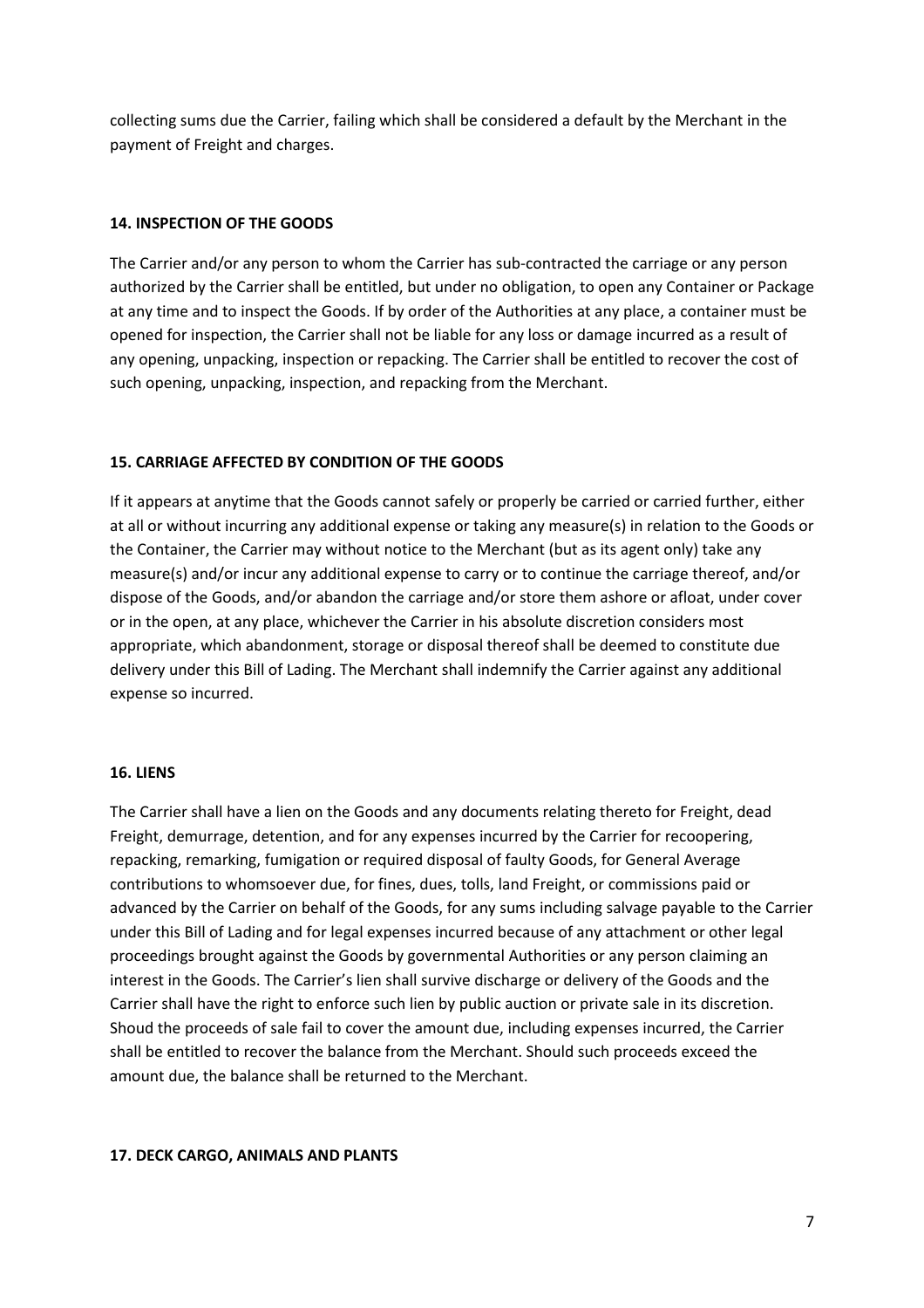Goods (other than Goods stuffed in Containers) that are stated on the front of this Bill of Lading as contracted to be stowed "on deck" and are so carried, and all live animals, including fish and birds, or plants shipped hereunder, shall be carried solely at the risk of the Merchant, and the Carrier shall not be liable for any loss or damage of whatsoever nature arising during carriage by sea whether or not arising out of negligence on the part of the Carrier. The Carrier shall be bound to prove that he has fulfilled the special requirements of the Merchant with regard to the carriage of the live animals and that under the circumstances of the sea carriage, the loss or damage has occurred due to the special risks inherent therein. The Merchant shall indemnify the Carrier against all or any extra costs incurred for any reason whatsoever in connection with the carriage of such live animals or plants.

### **18. METHODS AND ROUTES OF CARRIAGE**

The Carrier may at any time during the carriage

(1) use any means of transport or storage whatsoever;

(2) transfer the Goods from one conveyance to another including transshipment or carrying the same on another Vessel other than the Vessel named on the front of this Bill of Lading or by any other means of transport whatsoever.

Anything done in accordance with this Clause or any delay arising therefrom shall be deemed to be within the scope of the carriage and shall not be a deviation.

## **19. MATTERS AFFECTING PERFORMANCE**

If at any time the carriage is or is likely in the judgment of the Master to be affected by any hindrance, risk, delay, difficulty or disadvantage of any kind, other than the inability of the Goods to be safely or properly carried or carried further, and howsoever arising (even though the circumstances giving rise to such matters as stated above existed at the time this contract was entered into or the Goods were received for shipment), the Carrier (whether or not the carriage is commenced) may, at his sole discretion and without prior notice to the Merchant:

(1) carry the Goods to the contracted Port of Discharge or Place of Delivery, whichever is applicable, by an alternative route from that indicated in this Bill of Lading or from that which is customary for Goods consigned to that Port of Discharge or Place of Delivery. If the Carrier elects to invoke the terms of this sub-Clause, then, notwithstanding the provisions of Clause 18 hereof, the Carrier shall be entitled to charge such additional Freight as the Carrier may determine, or

(2) suspend the carriage of the Goods and store them ashore or afloat upon the terms of this Bill of Lading and endeavor to forward them as soon as possible, but the Carrier makes no representation as to the maximum period of suspension. If the Carrier elects to invoke the terms of this sub-Clause, then the Carrier shall be entitled to the payment of such additional Freight as the Carrier may determine, or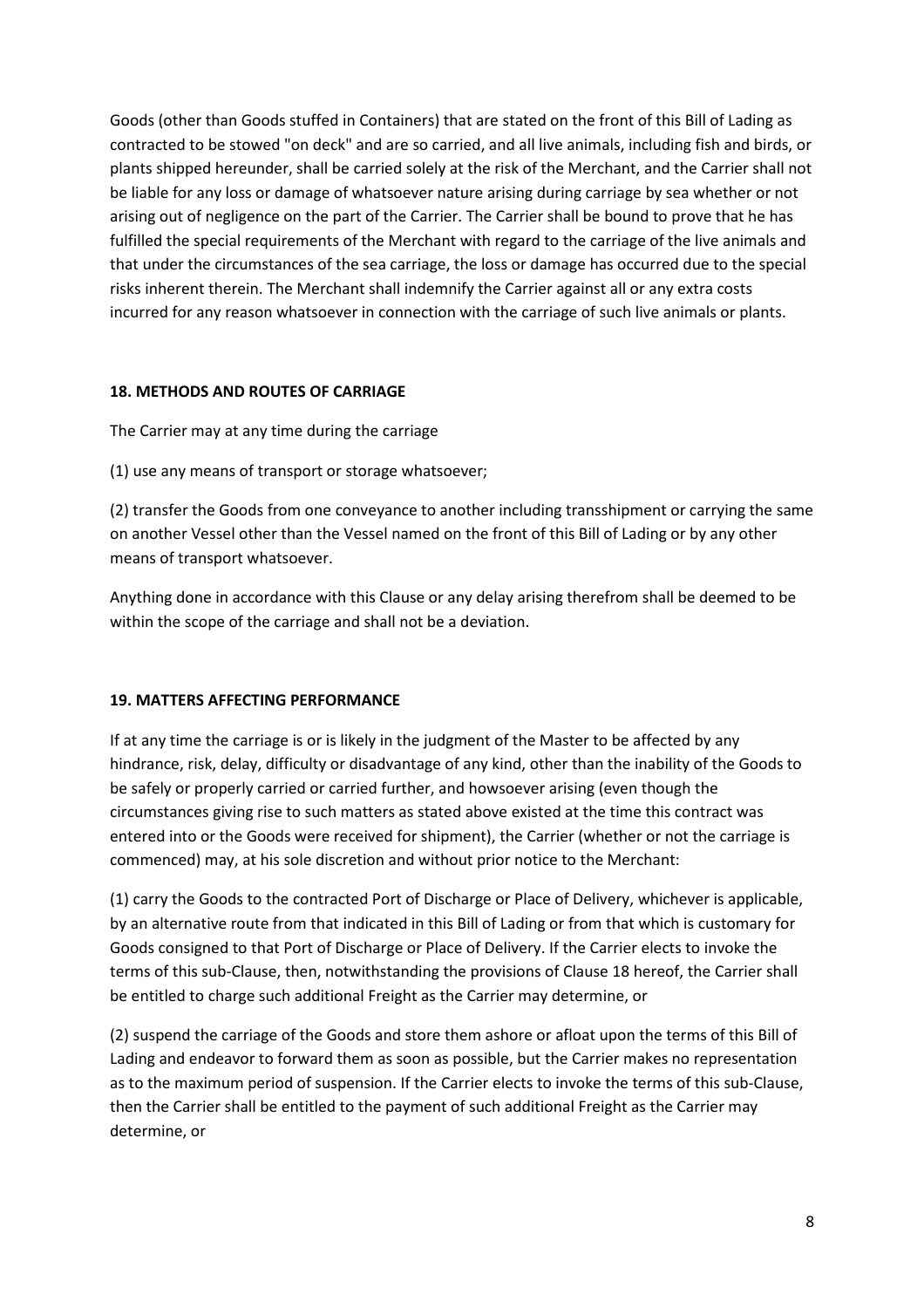(3) abandon the carriage of the Goods and place the Goods at the Merchant's disposal at any port or place where the Carrier may deem safe and convenient, whereupon the responsibility of the Carrier in respect of such Goods shall entirely cease. The Carrier shall nevertheless be entitled to full Freight on the Goods received for shipment, and the Merchant shall pay any additional costs of the carriage to, and delivery and storage at such port or place.

Where the Carrier elects to use an alternative route under Clause 19(1) or to suspend the carriage under Clause 19(2), same shall not prejudice its right subsequently to abandon the carriage.

## **20. DANGEROUS GOODS**

At the time of shipment of Dangerous Goods, the Merchant shall, in compliance with the regulations governing the carriage of such Goods, have the same properly packed, distinctly marked and labeled and notify the Carrier in writing of their proper description, nature and the precautions to be taken. In case the Merchant fails to or inaccurately notifies the Carrier, the Carrier may have such Goods landed, destroyed or rendered innocuous when and where circumstances so require, without compensation. The Merchant shall be liable to the Carrier for any loss, damage or expense resulting from such shipment.

Notwithstanding the Carrier's knowledge of the nature of the Dangerous Goods and its consent to carry, the Carrier may still have such Goods landed, destroyed or rendered innocuous, without compensation, when they become an actual danger to the Vessel, the crew and other persons on board or to other goods. However, what mentioned in this Clause shall not prejudice the contribution in General Average, if any.

# **21. SPECIAL, REFRIGERATED OR HEATED CONTAINERS**

(1) Unless the Merchant and the Carrier agree in writing before shipment that specially ventilated, refrigerated or heated Containers will be used to ship the Goods and such agreement is noted on the front of this Bill of Lading, and the Merchant gives proper written notice to the Carrier of the nature of the Goods and of the particular temperature range to be maintained and/or special attention required and the Merchant pays the extra Freight charged under the Carrier's Tariff or as agreed, the Goods shall be carried in ordinary unventilated Containers.

(2) In case of a refrigerated Container stuffed by or on behalf of the Merchant, the Merchant undertakes that its thermostatic, ventilating or any other controls have been correctly set by the Merchant and that the temperature of the Goods and the refrigerated Container has been brought to the required temperature level before stuffing and that the Goods have been properly stowed in the Container before the receipt thereof by the Carrier. If these requirements are not fully met, the Carrier shall not be liable for any loss of or damage to the Goods howsoever arising. The Merchant shall be responsible for the operation and maintenance of the Carrier's Container while it is in the Merchant's custody or the custody of anyone acting on the Merchant's behalf.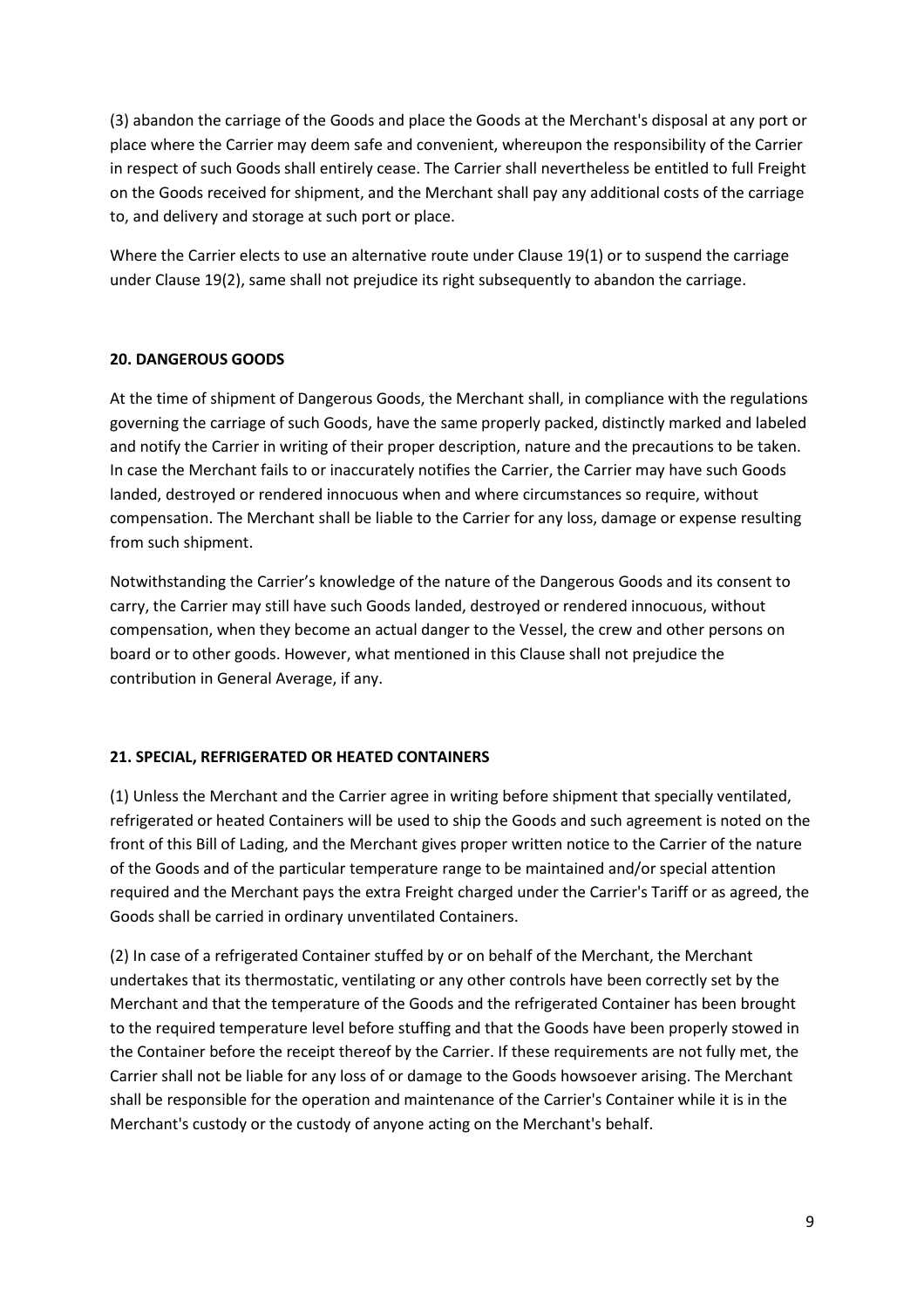(3) If a suggested temperature is noted on the front of this Bill of Lading, the Merchant shall deliver the Goods to the Carrier at the noted temperature plus or minus 2 permitted, and the Carrier shall exercise due diligence to maintain such temperature, plus or minus 2 while the Goods are in its actual possession.

(4) The Carrier does not warrant that the Container be properly ventilated, refrigerated or heated throughout the carriage, nor shall the Carrier be liable for any loss of or damage to the Goods arising from any latent defects, any total or partial failure or breakdown, or stoppage of the refrigerating machinery, plant, insulation and/or any apparatus of the Container, Vessel, conveyance and any other facilities, provided that the Carrier shall before or at the beginning of the carriage exercise due diligence to maintain the refrigerated Container in an efficient state.

(5) In case of the Merchant's own Container, a set of emergency kit and an operation manual shall be supplied by the Merchant.

## **22. NOTIFICATION AND DELIVERY**

(1) Any mention herein of parties to be notified of the arrival of the Goods is solely for information of the Carrier, and failure to give such notification shall not give rise to any liability on the part of the Carrier or relieve the Merchant of any obligation hereunder.

(2) The Merchant shall take delivery of the Goods within the time provided for in the Carrier's applicable Tariff or as required by the Carrier.

(3) If the Merchant fails to take delivery of the Goods during a reasonable time or whenever in the opinion of the Carrier the Goods are likely to deteriorate, decay, become worthless or incur charges whether for storage or otherwise in excess of their value, the Carrier may, at its discretion, without prejudice to any rights which he may have against the Merchant, without notice and without any responsibility whatsoever attaching to him, unstuff, sell, destroy or dispose of the Goods at the sole risk and expense of the Merchant, and apply any proceeds of sale in reduction of the sums due to the Carrier from the Merchant. The aforesaid unstuffing shall constitute due delivery hereunder and thereupon all liability whatsoever of the Carrier in respect of the Goods thereof shall cease. (4) Where the Carrier is obliged to hand over the Goods so carried into the custody of the port, customs or any other Authorities at the Port of Discharge or Place of Delivery and the Goods are delivered by the same to the Merchant without necessity of production of this Bill of Lading by the Merchant as required by the local law, regulation and/or practice, such hand-over shall constitute due delivery to the Merchant under this Bill of Lading and there-upon the liability of the Carrier in respect of the Goods shall entirely cease. (5) Refusal by the Merchant to take delivery of the Goods in accordance with the terms of this Clause, notwithstanding its having been notified of the availability of the Goods for delivery, shall constitute an irrevocable waiver by the Merchant to the Carrier of all and any claims whatsoever relating to the Goods or the Carriage. The Merchant shall be liable for any losses, damages, expenses and liabilities incurred and sustained by the Carrier arising from such refusal, including but not limited to, the return of the Goods to their place of origin.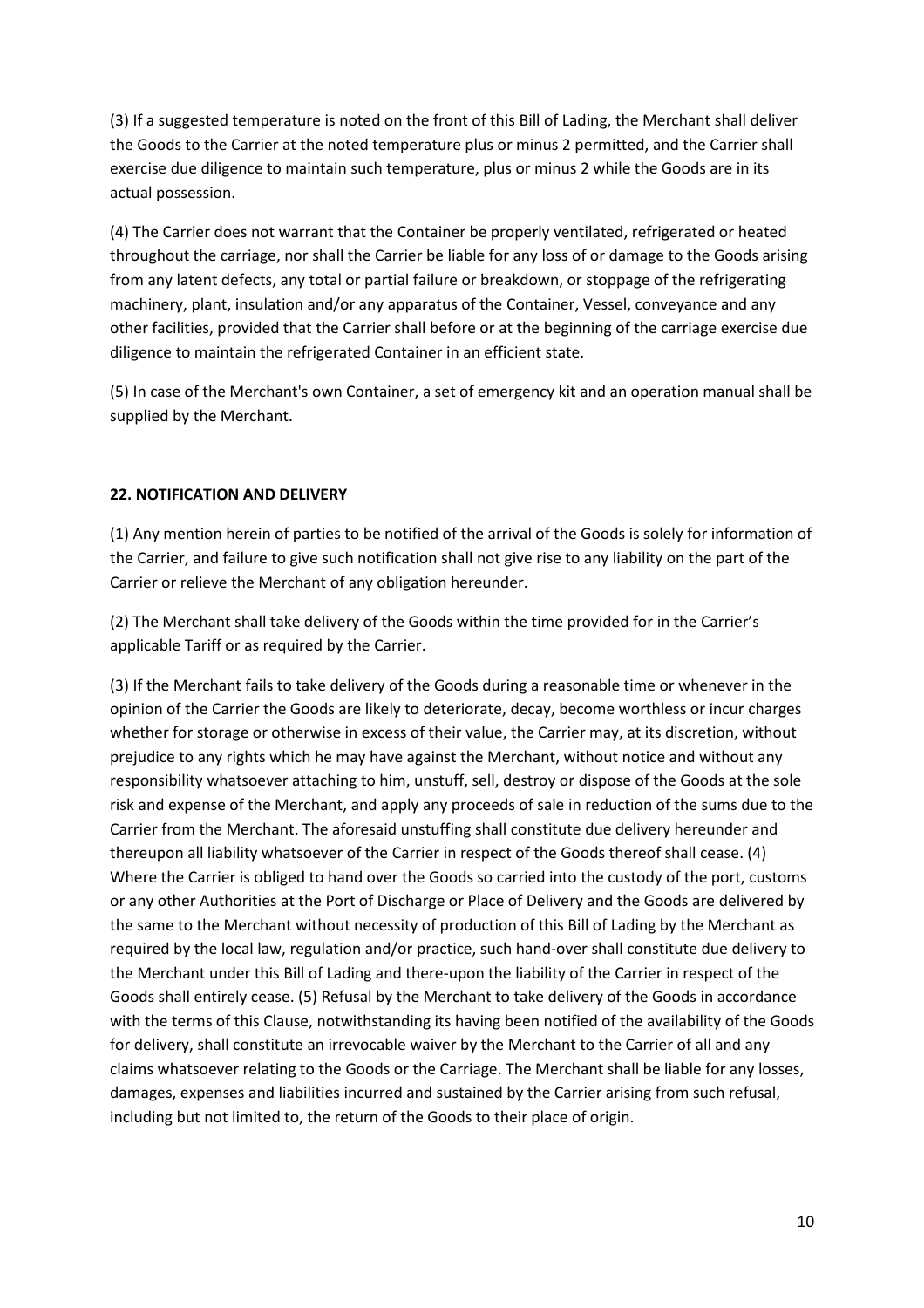### **23. GENERAL AVERAGE AND SALVAGE**

(1) General Average shall be adjusted at any port or place at the Carrier's option according to the York-Antwerp Rules 1974, as amended in 1990. The Merchant shall give such cash deposit or other security as the Carrier may deem sufficient to cover the estimated General Average contribution of the Goods before delivery.

(2) In the event of the Master considering that salvage services are needed, the Merchant agrees that the Master shall act on its behalf to procure such services to Goods and that the Carrier may act on its behalf to settle salvage remuneration. The Merchant shall timely and fully provide cash deposit or other security to the salvor without affecting the schedule of the Vessel after the salvage, failing which the Merchant shall be liable for any losses arising therefrom and sustained by the Carrier.

## **24. BOTH-TO-BLAME COLLISION**

The Both-to-blame Collision Clause currently published by the Baltic and International Maritime Conference is deemed to be incorporate into this Bill of Lading.

## **25. NON-VESSEL-OPERATING COMMON CARRIERS**

If this Bill of Lading is accepted by a Merchant acting as a non-vessel-operating common carrier (NVOCC), who has in turn concluded other contracts of carriage with third parties, the NVOCC hereby warrants that the contracts concluded by him in respect of the Goods subject to this Bill of Lading shall incorporate the terms and conditions of this Bill of Lading. The NVOCC further warrants to indemnify the Carrier, its servants, agents and Sub-contractors against all consequences of his failure to do so.

## **26. LAW AND JURISDICTION**

(1) This Bill of Lading is governed by the laws of the Carrier's domiciling country. All disputes arising under or in connection with this Bill of Lading shall be determined by the laws of the Carrier's domiciling country and any action against the Carrier shall be brought before the Court of the Carrier's headquarters or other maritime courts in the Carrier's domiciling country, as the case may be.

(2) Notwithstanding the provision of Clause 26(1), where carriage includes carriage to or from or through a port or place in the United States of America, this Bill of Lading shall be subject to the provisions of the US COGSA, which shall be deemed to have been incorporated herein and nothing herein contained shall be deemed a surrender by the Carrier of any of its rights, immunities, exceptions or limitations or an increase of any of its liabilities under US COGSA. The provision cited in the COGSA(except as may be otherwise specifically provided herein) shall also govern before loading and after discharging as long as the goods remain in the Carrier's custody of control.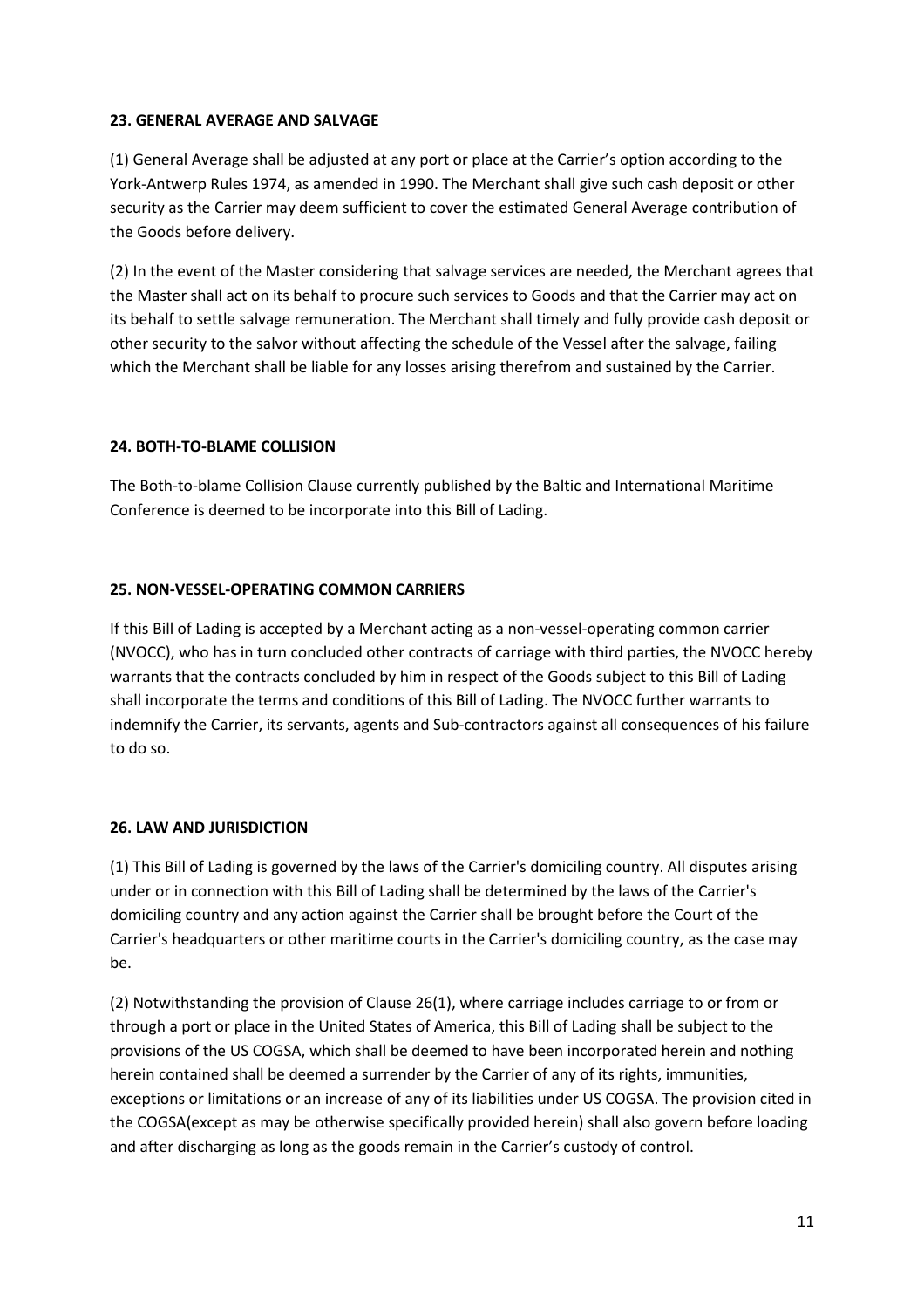### **27. VARIATION OF THE CONTRACT**

No servant, agent or Sub-contractor of the Carrier shall have the power to waive or vary any terms of this Bill of lading unless such waiver or variation is in writing and is specifically authorized or approved in writing by the Carrier.

### **28. NEW JASON CLAUSE**

In the event of accident, danger, damage or disaster before or after the commencement of the voyage resulting from any cause whatsoever, whether due to negligence or not, for which, or for the consequences of which, the Carrier is not responsible by statute, contract or otherwise, the Goods and the Merchant jointly and severally shall contribute with the Carrier in General Average to the payment of any sacrifices, losses or expenses of a General Average nature that may be made or incurred and shall pay salvage and special charges incurred in respect of the Goods. If a salving ship is owned or operated by the Carrier, salvage shall be paid for as fully as if the salving ship belonged to strangers.

### **The following clauses are applicable only when document used as a Sea Waybill**

29.Delivery will be made to the consignee or his authorized representative upon presentation of a delivery receipt or other evidence of identity and authorization satisfactory to the Carrier in his sole and absolute discretion without the need of producing or surrendering a copy of his Sea Waybill.

30.Except as provided in this Sea Waybill, the contract of carriage evidenced by this Sea Waybill is subject to the terms and conditions of the Carrier's current Combined Transport Bill of Lading, a copy of which may be obtained from the Carrier and its agent. The Shipper accepts all said terms and conditions, including but not limited to the per package and other limitations of liability contained therein, on behalf of the Consignee and the Owner of the Goods and warrants that he has authority to do so.

31.the consignee or other receiver of the Goods, by presenting this Sea Waybill and/or requesting delivery of the Goods, undertakes all liabilities of the Shipper under this Sea Waybill and the Carrier's current Combined Transport Bill of Lading, such undertaking being additional and without prejudice to the Shipper's own liability.

32.The shipper agrees and observes the CMI Uniform Rules for Sea Waybill for the purpose of using the Carrier's Sea Waybill in cargo transportation.

33.Upon written request of the Shipper prior to arrival of the carrying vessel at the Port of Discharge or Place of Delivery, whichever applicable, the Carrier will use its best efforts to change the Sea Waybill to the Carrier's Bill of Lading, provided that the Carrier shall in no case be liable for failure timely to effect such changes.

34.The goods are subject to the Carrier's normal credit practices with respect to release of particular Goods, as specified in the Carrier's Tariff and Bill of Lading, including but not limited to, the Carrier's